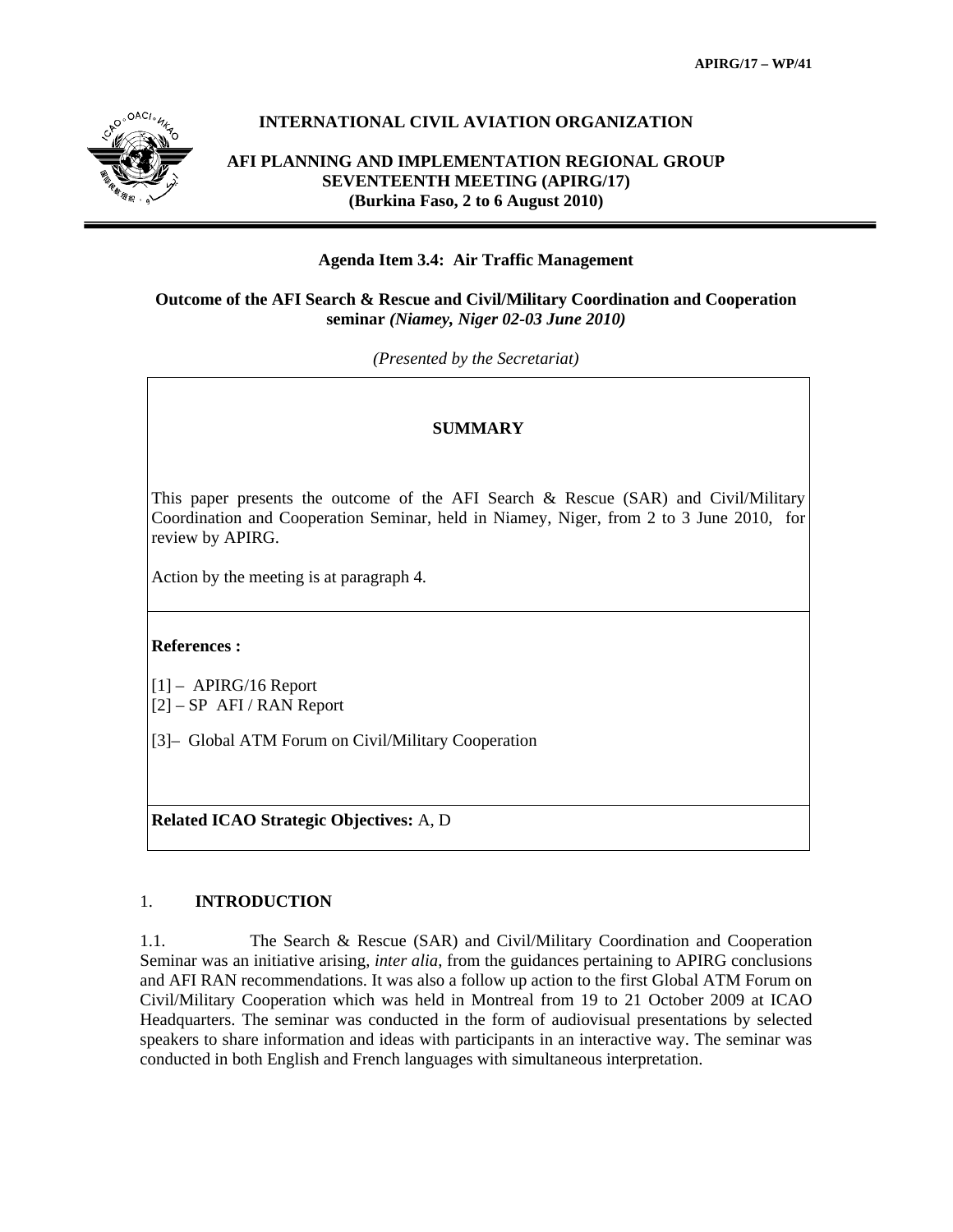1.2. The target audience was Civil Aviation Administration (CAA) and Air Navigation Service Provider (ANSP) officials involved with SAR and civil/military coordination at the administrative and operational levels, military officials who functionally must address similar issues with the civil aviation community, SAR providers, user representatives and international/regional organizations dealing with related matters.

1.3. The Seminar was organized by the ICAO WACAF Regional Office at EAMAC (ASECNA's school) located in Niamey, Niger from 02 to 03 June 2010 and was attended by a total of 47 participants, from nine (09) States and two (2) International Organizations.

1.4. The Seminar speakers were from ICAO HQ and WACAF Office, EUROCONTROL, and General Civil Aviation Authority of United Arab Emirates. Presentations from Cospas-Sarsat and South African Department of Transport were also available.

# **2. DISCUSSIONS**

# 2.1 **Objective of the Seminar and Programme**

2.1.1 The aim and objective of the Seminar was to provide and share information with participants, in order to support the AFI Region States and airspace users in their efforts to implement ICAO provisions and enhance effectiveness in the SAR and civil/military coordination and cooperation fields. The programme of the Seminar covered the following items

### **Search and Rescue**

- a) Findings of the AFCAC/ICAO African SAR project 2002 2007 and their relevance today;
- b) Organizational options for SAR service provision, funding and regulation in Africa;
- c) Cospas-Sarsat Developments including MEOSAR can Africa benefit?;
- d) Essential synergies between SAR and other civil aviation services in Africa.
- e) ICAO / UAE Global SAR Forum, Abu Dhabi, 21, 22 June a sneak preview;
- f) Regional SAR issues

# **Civil/Military Coordination and Cooperation**

- a) ICAO Provisions: SARPs, policies and guidance material (Annex 11, Resolutions, Doc 9554, Doc 9433 …)
- b) Global ATM Operational Concept applicability to Civil Military coordination and cooperation and Flexible Use of Airspace (FUA)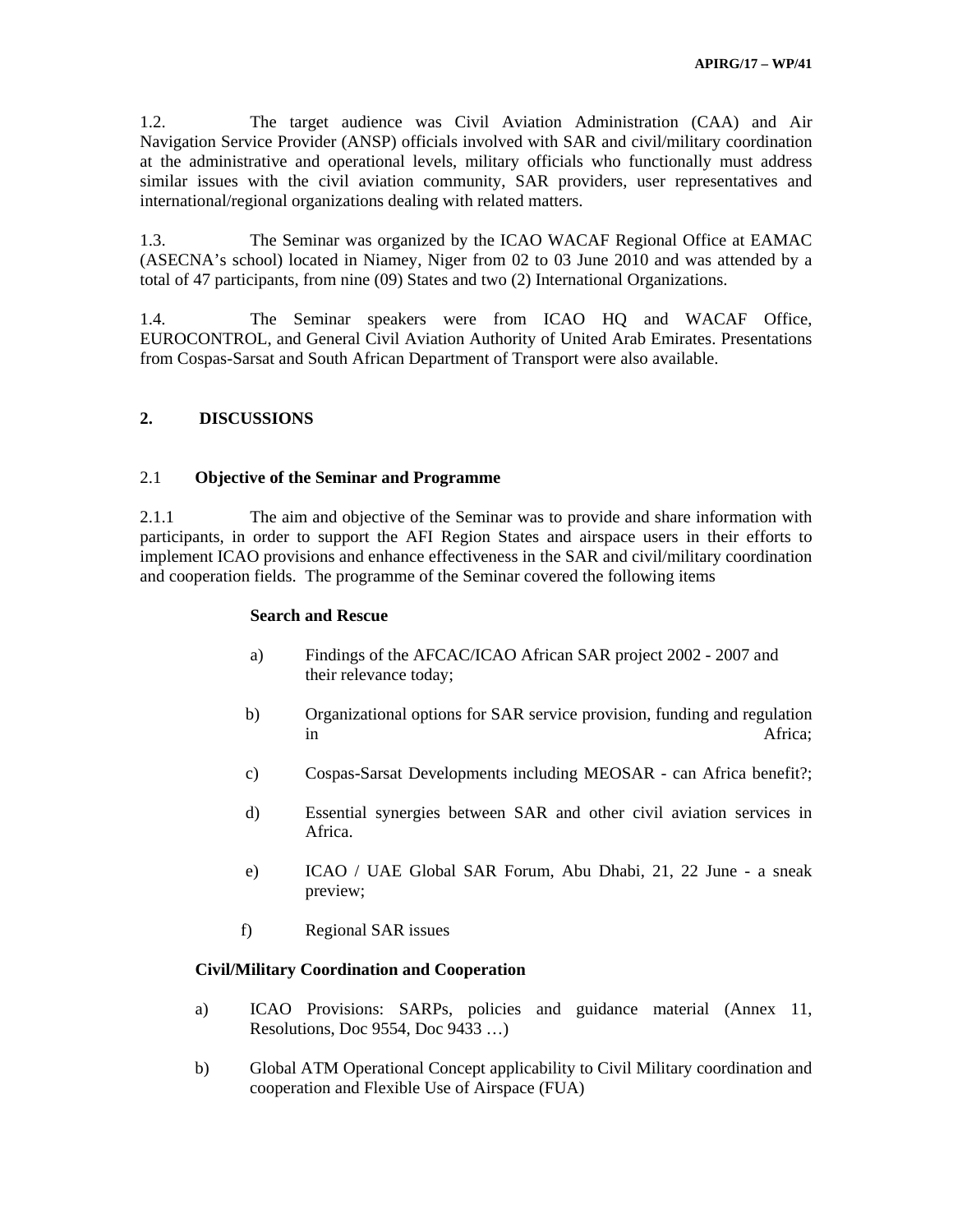- c) Outcome of the Global ATM Forum on Civil/Military Cooperation. New guidance material on Civil/Military Cooperation
- d) Regional Civil/Military issues

### **2. 2 Presentations and Discussions**

#### **SAR**

2.2.1 The participants were taken through the relevant provisions of the Chicago Convention, SARPs applicable to SAR particularly from Annex 12, Assembly Resolution A36-13 Appendix N: Provisions of Search and Rescue, and available guidance material including the International Aeronautical and Maritime Search and Rescue (IAMSAR) Manual (Doc 9731).

2.2.2 With respect to the material more applicable to the Region, the participants were presented with material from the AFI Basic Air Navigation Plan and guidance emanating from AFI Air Navigation Regional Meetings and APIRG meetings. In particular, the participants were made aware of the deficiencies recorded in each State with regard to the implementation of SAR requirements.

2.2.3 A brief summary was presented on AFCAC/ICAO African SAR project (2002-2007). SAR funding options were reminded. Discussions thereon showed that, for consideration of long standing difficulties in establishing compliant SAR services throughout the African continent and in attracting sufficient funding for such services, States needed to give active consideration, in conjunction with the ICAO regional offices, to reorganizing the provision of SAR services on the basis of areas of jurisdiction determined in consideration of needs and capacities. As a preliminary step, the attention of States should be directed to model legislation, regulations, letters of agreement, National SAR Plans and TORs for SAR coordinating committees that is accessible at www.icao.int/icao/eu/anb/atm/index\_new06.htm on the understanding that harmonized legislation and standardized regulatory documents facilitate close cooperation and, ultimately, consolidated service provision. In advancing plans for sub-regionalized provision of services, guidance for AFI States may be taken from the ICAO SAR Project presently being conducted in the 14 SADC States in cooperation with the UAE, GCAA, ICAO ACIP, ICAO COSCAP and the ICAO ESAF Office.

2.2.4 Concerning SAR agreements, the participants were informed about the relevant provisions and how they could be applied, including the model agreement in the IAMSAR Manual (Doc 9731). The Seminar noted that implementation with respect to agreements was slow, one of the challenges being the multiples of government institutions involved in the agreements processes.,

 2.2.5 In this regard a common wish of the participants was expressed that ICAO should convene a workshop of AFI States for the purpose of developing letters of agreement between States to the point of them being ratified by respective senior government personnel. Preparation for the workshop and follow up activities may need to be provided for the workshop to ensure the intended outcome of a comprehensive set of fully implemented letters of agreement.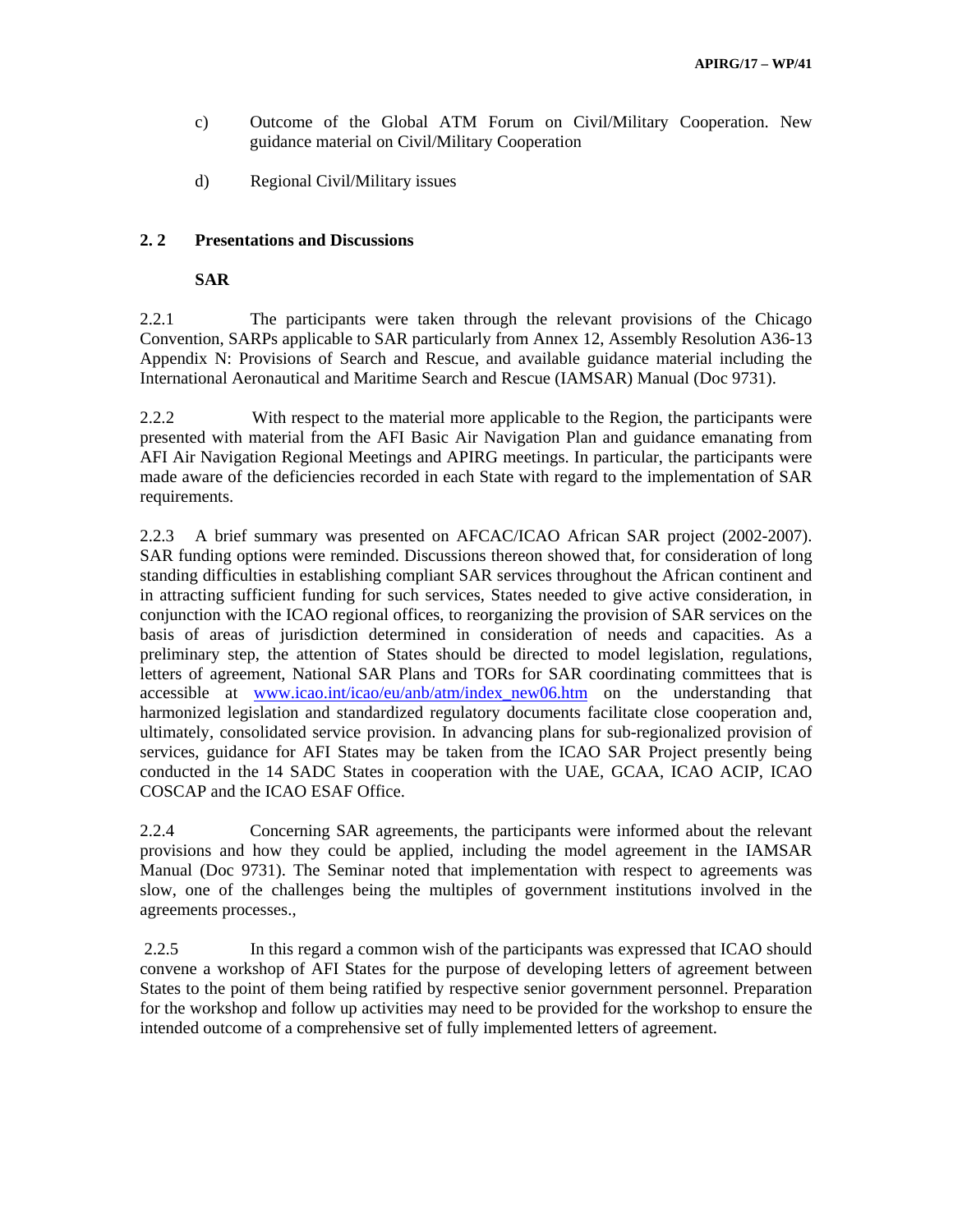2.2.6 Considering Cospas-Sarsat services, the stress was made upon the fact that while the application of satellite technology had great benefits in rapidly and accurately locating an accident site after activation of an ELT, AFI States needed to improve all crash alert and location systems components to take advantage of these benefits. In particular, attention is required to:

- mandate the carriage of ELTS;
- arrange registration of ELTS either or an internal database or the International Beacon Registration Database managed by the COSPAS-SARSAT Secretariat;
- nominate a SAR Point of Contact (SPOC) for receipt of incoming crash alert and location messages from the COSPAS-SARSAT System and arrange 24/7 manning of the SPOC by a competent person

#### **Civil/Military Coordination/Cooperation**

2.2.7 The first presentations covered ICAO SARPs, policies and guidance material contained in Annexes 2 and 11, Assembly Resolutions, Eleventh Air Navigation Conference (ANCONF/11) Recommendations, the Manual concerning Safety Measures Relating to Military Activities Potentially Hazardous to Civil Aircraft Operations (Doc 9554), Manual concerning Interception of Civil Aircraft (Doc 9433), Global ATM Operational Concept (Doc 9854) applicability to Civil Military coordination and Flexible use of Airspace (FUA), the Global Air Navigation Plan (Doc 9750), Regional Plans and the ICAO Business Plan.

2.2.8 The seminar was informed that a Civil/Military Cooperation Manual is being developed by ICAO; it should be available by the end of this year.

2.2.9 The participants were reminded also with a number of provisions emanating from AFI RAN meetings (LIM AFI 1988, AFI7 RAN 1998) and APIRG meetings that constitute the available guidance material on the issue at the regional level.

2.2.10 The presentation by EUROCONTROL provided perspectives on experience of civil/military coordination and FUA from Europe Region. The participants appreciated that with the limited airspace in Europe, the high and increasing density of air traffic, the solution to accommodate growth lay in effective civil/military coordination and optimum sharing of the available airspace between the military and civil aviation operations.

2.2.11 The Seminar noted in particularly the three key elements to a successful enhanced civil/military coordination: the flexible Use of Airspace, interoperability of systems and collaborative decision-making. The Seminar noted the planning levels applied in Europe in the implementation of the FUA concept, *Strategic* – at high policy level, *Pre-tactical* – addressing day to day airspace allocation, and *Tactical* – involving civil and military ATS units effecting real-time use of airspace.

2.2.12 Participants were presented with the outcome of the first Global ATM Forum on Civil/Military Cooperation held in Montreal from 19 to 21 October 2009 which had the following objectives:

- Create awareness among participants on the need to improve civil/military cooperation on airspace use.
- Help participants understand the common requirements as well as the diverse operating needs of civil and military airspace users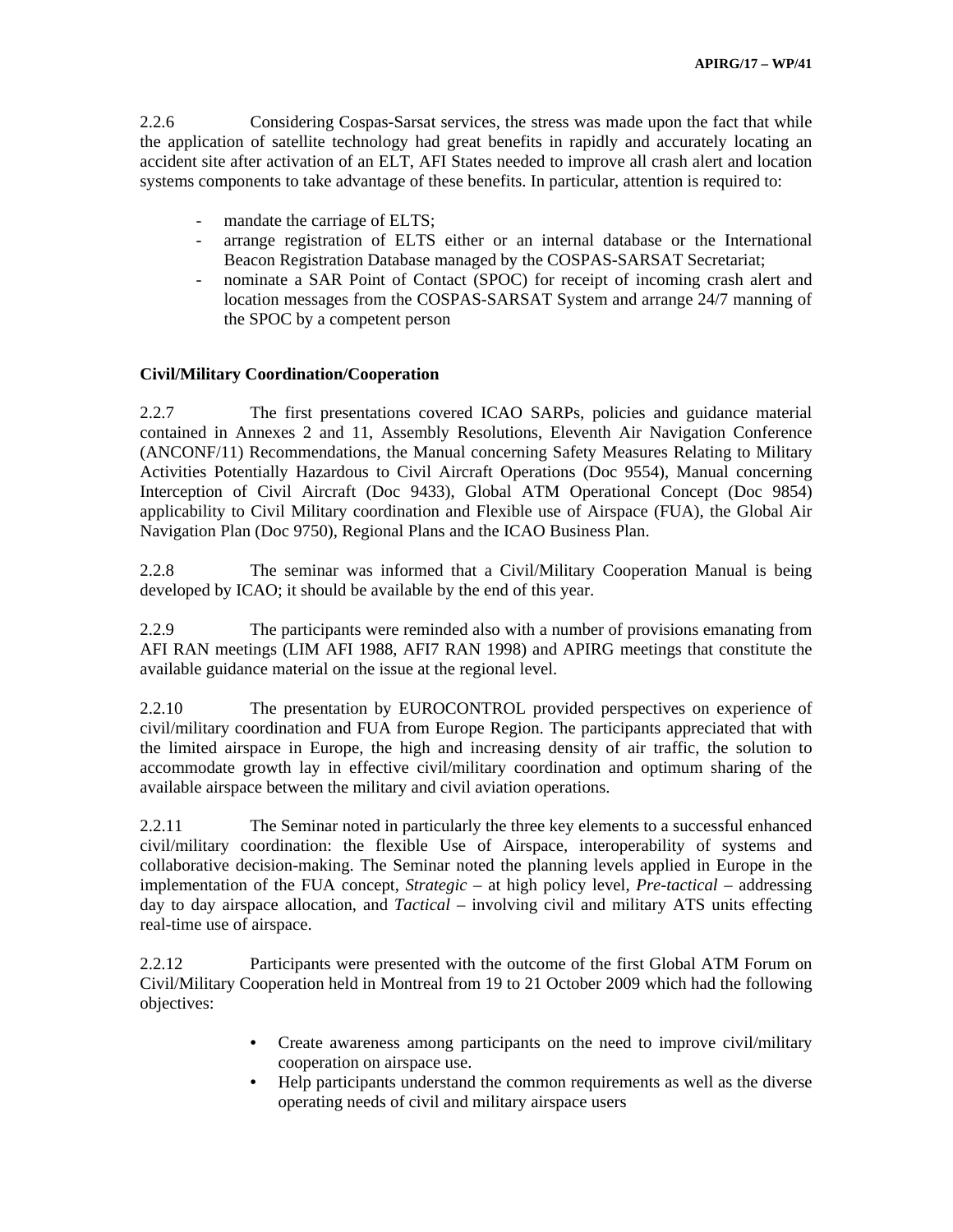- Identify areas in the world (ICAO Regions) where improvements in civil/military cooperation are needed.
- Develop an Action Plan to follow up in the form of the "Way Forward" addressing the civil and military relationship beyond the traditional civil/military cooperation and coordination and management of the airspace.
- Obtain support to present to ICAO General Assembly in 2010 an updated Resolution on Civil/Military Cooperation and Coordination that also recommend regional follow-up mechanisms that permit a continuation of activities at regional level to improve civil/military cooperation in the world.
- Discuss security issues that have arisen since 9/11 and to address the introduction of unmanned aircraft systems (UAS) into civil airspace.

2.2.13 The seminar noted that, in summary, the deliberations of the Forum have shown that:

- Peace and stability are essential for social and economic development
- Mutual trust and confidence principal requirements for collaboration between civil and military
- Safety, security and efficiency are common civil and military values
- Efficiency for civil aviation means more capacity, less delays, cost and fuel burn (emissions)
- Efficiency for Military aviation means mission effectiveness (peace and through crisis) and realistic training- but equally more capacity, less delays, cost and fuel burn (emissions)
- Cooperation and coordination through communication
- Civil/military cooperation is essential at national, regional and international levels
- Airspace is a continuum and a common limited resource for all civil and military users
- Wide awareness and application of flexible use of airspace principles are a good common basis for global civil-military ATM coordination
- Civil-military interoperability is essential to optimize safe and efficient use of airspace for all users. Interoperability gaps must be duly addressed by the aviation community as a whole
- Integration of UAS is a challenge but also an opportunity for the growth of the aviation system
- International civil-military cooperation and coordination is indispensable requirement in both peacetime and in crisis situations
- A global civil-military interagency approach to security, incident pre-emption and management is needed, building on existing positive experiences which have great potentials for further growth.
- Much to be done not only on the flexibility of airspace use but also on compatible standards and procedures and on global interoperability of ATM/CNS systems.
- Successful collaboration requires: Communication, Education, Relationship and Trust